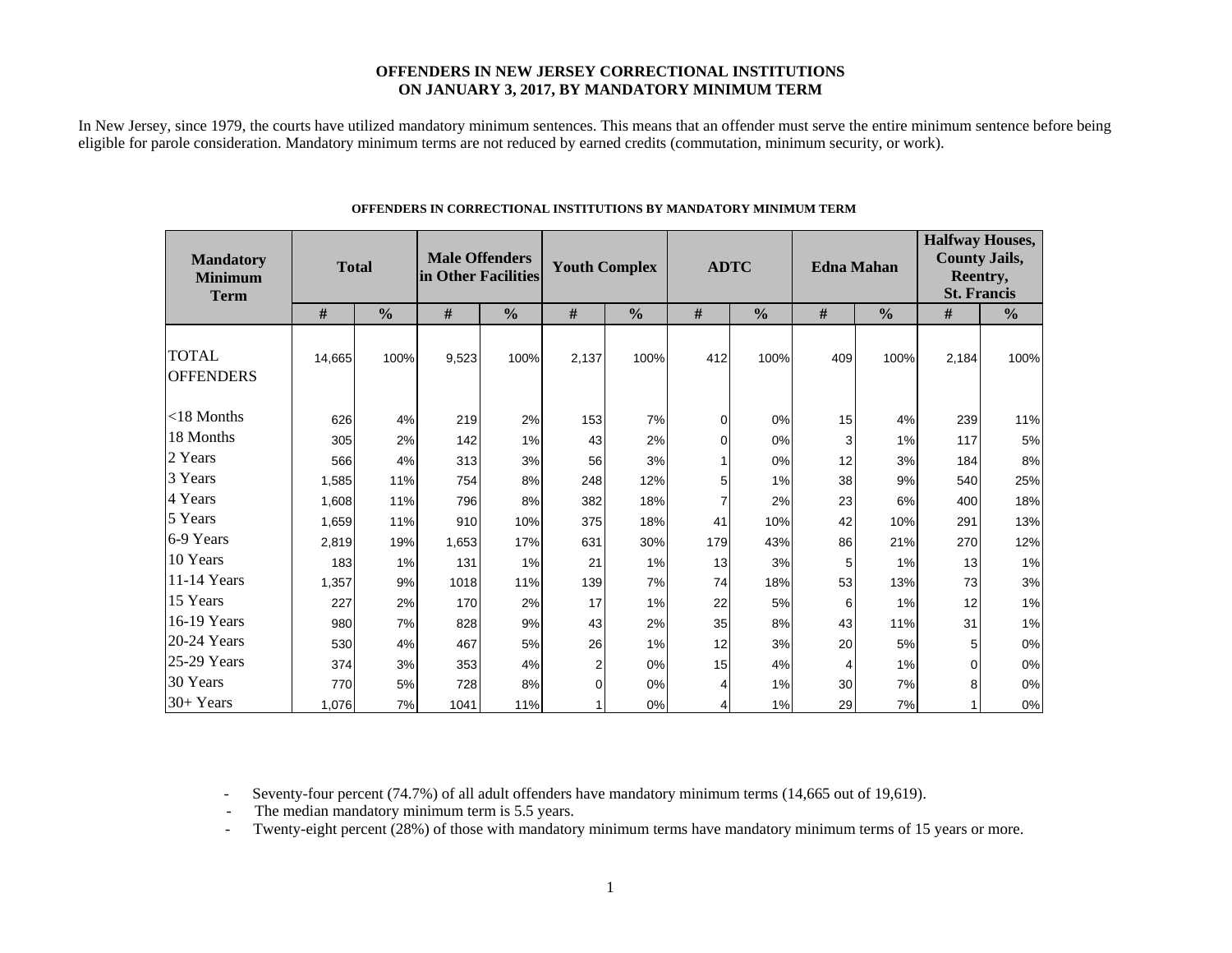|  |  |  | <b>Prison Complex Offenders By Mandatory Minimum Term</b> |
|--|--|--|-----------------------------------------------------------|
|--|--|--|-----------------------------------------------------------|

| <b>Institution</b>       | <b>Total</b> | < 18<br><b>Months</b> | 18<br><b>Months</b> | $\overline{2}$<br>Years | 3<br>Years     | $\overline{\mathbf{4}}$<br>Years | 5<br>Years              | $6-9$<br>Years | 10<br>Years             | $11 - 14$<br>Years | 15<br><b>Years</b> | $16-19$<br>Years | $20 - 24$<br>Years | $25 - 29$<br>Years | 30<br>Years | $30+$<br>Years |
|--------------------------|--------------|-----------------------|---------------------|-------------------------|----------------|----------------------------------|-------------------------|----------------|-------------------------|--------------------|--------------------|------------------|--------------------|--------------------|-------------|----------------|
|                          |              |                       |                     |                         |                |                                  |                         |                |                         |                    |                    |                  |                    |                    |             |                |
| <b>Bayside</b>           | 816          | 29                    | 16                  | 38                      | 96             | 114                              | 115                     | 174            | 16                      | 92                 | 12                 | 61               | 22                 | 9                  | 19          | 3              |
| <b>Main</b>              | 100%         | 4%                    | 2%                  | 5%                      | 12%            | 14%                              | 14%                     | 21%            | 2%                      | 11%                | 1%                 | 7%               | 3%                 | 1%                 | 2%          | 0%             |
| <b>Bayside</b>           | 322          | 19                    | 13                  | 28                      | 44             | 27                               | 25                      | 67             | 8                       | 48                 | $6 \mid$           | 22               | 5                  | $\mathbf 0$        | 10          | $\Omega$       |
| Farm                     | 100%         | 6%                    | 4%                  | 9%                      | 14%            | 8%                               | 8%                      | 21%            | 2%                      | 15%                | 2%                 | 7%               | 2%                 | 0%                 | 3%          | 0%             |
| <b>Bayside</b>           | 158          | $\overline{7}$        | 8                   | 19                      | 40             | 17                               | 18                      | 31             | $\overline{1}$          | 11                 | $\mathbf 0$        | 4                | 1                  | $\mathbf 0$        |             | 0              |
| Ancora                   | 100%         | 4%                    | 5%                  | 12%                     | 25%            | 11%                              | 11%                     | 20%            | 1%                      | 7%                 | 0%                 | 3%               | 1%                 | 0%                 | 1%          | 0%             |
| <b>Bayside Total</b>     | 1,296        | 55                    | 37                  | 85                      | 180            | 158                              | 158                     | 272            | 25                      | 151                | 18                 | 87               | 28                 | $\boldsymbol{9}$   | 30          | 3              |
|                          | 100%         | 4%                    | 3%                  | 7%                      | 14%            | 12%                              | 12%                     | 21%            | 2%                      | 12%                | 1%                 | 7%               | 2%                 | 1%                 | 2%          | 0%             |
| <b>CRAF</b>              | 38           | 8 <sup>1</sup>        | 4                   | 15                      | 6              | $\Omega$                         | 3                       | $\overline{2}$ | 0                       | 0                  | $\mathbf 0$        | $\mathbf 0$      | 0                  | $\mathbf 0$        | $\mathbf 0$ | $\mathbf 0$    |
| <b>Jones Farm</b>        | 100%         | 21%                   | 11%                 | 39%                     | 16%            | 0%                               | 8%                      | 5%             | 0%                      | 0%                 | 0%                 | 0%               | 0%                 | 0%                 | 0%          | 0%             |
| <b>CRAF</b>              | 201          | 24                    | 6                   | 24                      | 34             | 29                               | 37                      | 34             | -1                      | 6                  | 1                  | 4                | 1                  | $\mathbf 0$        | $\mathbf 0$ | 0              |
| Reception                | 100%         | 12%                   | 3%                  | 12%                     | 17%            | 14%                              | 18%                     | 17%            | 0%                      | 3%                 | 0%                 | 2%               | 0%                 | 0%                 | 0%          | 0%             |
| <b>CRAF Total</b>        | 239          | 32                    | 10                  | 39                      | 40             | 29                               | 40                      | 36             | $\overline{\mathbf{1}}$ | 6                  |                    | 4                | 1                  | $\pmb{0}$          | $\mathbf 0$ | $\mathbf 0$    |
|                          | 100%         | 13%                   | 4%                  | 16%                     | 17%            | 12%                              | 17%                     | 15%            | 0%                      | 3%                 | 0%                 | 2%               | 0%                 | 0%                 | 0%          | 0%             |
| <b>East Jersey Main</b>  | 1,120        | $\overline{3}$        |                     | $\mathbf{3}$            | $\overline{7}$ | 10                               | 16                      | 59             | 15                      | 128                | 34                 | 196              | 150                | 130                | 241         | 127            |
|                          | 100%         | 0%                    | 0%                  | 0%                      | 1%             | 1%                               | 1%                      | 5%             | 1%                      | 11%                | 3%                 | 18%              | 13%                | 12%                | 22%         | 11%            |
| <b>East Jersey Camp</b>  | 29           | 0                     | $\Omega$            | $\Omega$                | 0              | 1                                | $\overline{\mathbf{c}}$ | 12             | $\overline{\mathbf{1}}$ | 8                  | $\overline{0}$     | 5                | 0                  | 0                  | 0           | 0              |
|                          | 100%         | 0%                    | 0%                  | 0%                      | 0%             | 3%                               | 7%                      | 41%            | 3%                      | 28%                | 0%                 | 17%              | 0%                 | 0%                 | 0%          | 0%             |
| <b>East Jersey Total</b> | 1,149        | $\mathbf{3}$          |                     | 3                       |                | 11                               | 18                      | 71             | 16                      | 136                | 34                 | 201              | 150                | 130                | 241         | 127            |
|                          | 100%         | 0%                    | 0%                  | 0%                      | 1%             | 1%                               | 2%                      | 6%             | 1%                      | 12%                | 3%                 | 17%              | 13%                | 11%                | 21%         | 11%            |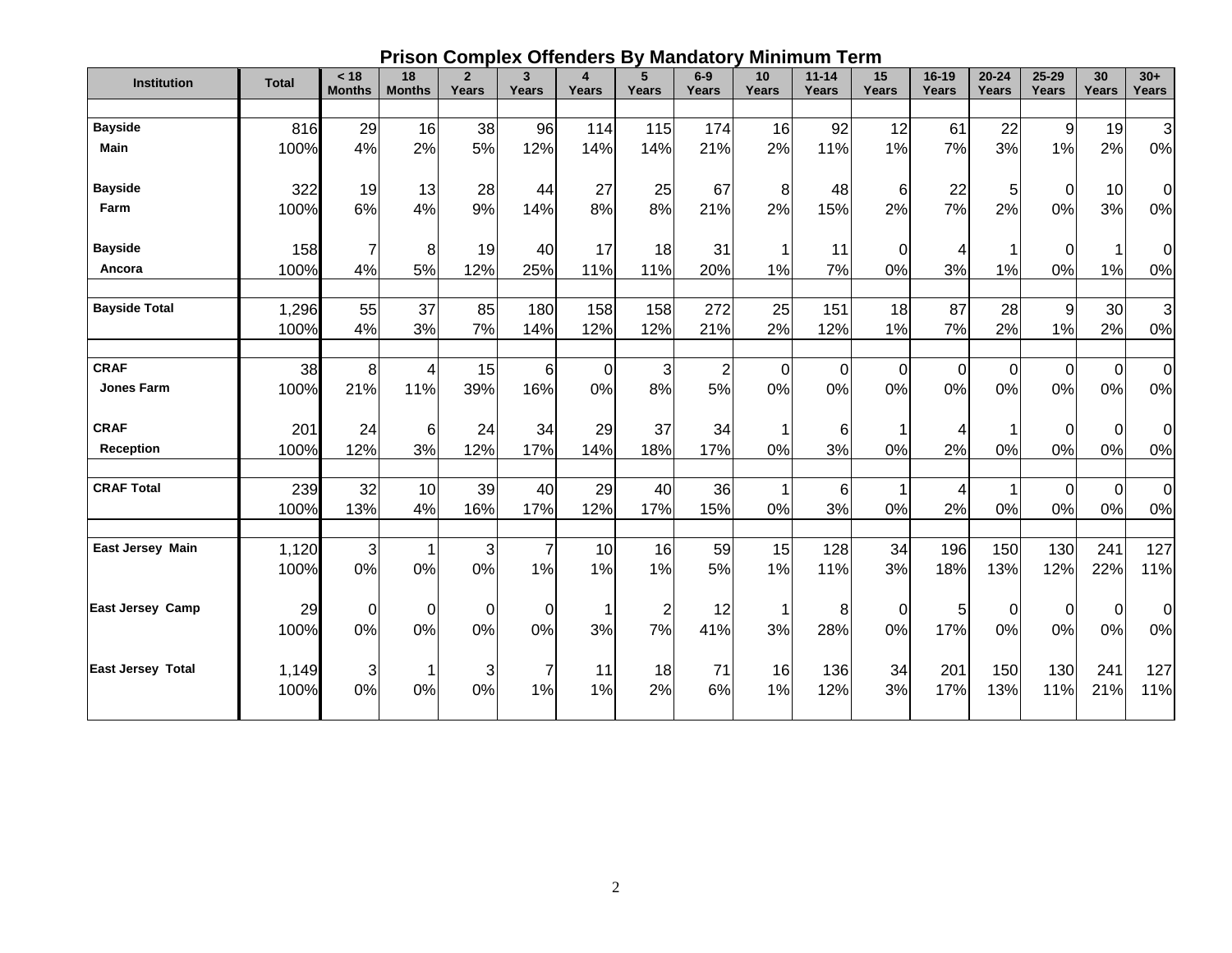| <b>Institution</b>                                  | <b>Total</b> | < 18<br><b>Months</b> | 18<br><b>Months</b> | $\mathbf{2}$<br>Years | 3<br>Years | 4<br>Years | 5<br>Years | $6-9$<br>Years | 10 <sup>1</sup><br>Years | $11 - 14$<br>Years | 15<br>Years | $16 - 19$<br>Years | $20 - 24$<br>Years | 25-29<br>Years | 30<br>Years | $30+$<br>Years |
|-----------------------------------------------------|--------------|-----------------------|---------------------|-----------------------|------------|------------|------------|----------------|--------------------------|--------------------|-------------|--------------------|--------------------|----------------|-------------|----------------|
|                                                     |              |                       |                     |                       |            |            |            |                |                          |                    |             |                    |                    |                |             |                |
| <b>NJ State Prison</b>                              | 1,406        | $6 \mid$              | 6                   | 5                     | 22         | 18         | 30         | 81             | 8                        | 56                 | 15          | 75                 | 31                 | 81             | 185         | 787            |
|                                                     | 100%         | 0%                    | 0%                  | 0%                    | 2%         | 1%         | 2%         | 6%             | 1%                       | 4%                 | 1%          | 5%                 | 2%                 | 6%             | 13%         | 56%            |
|                                                     |              |                       |                     |                       |            |            |            |                |                          |                    |             |                    |                    |                |             |                |
| <b>Northern</b>                                     | 1,577        | 22                    | 17                  | 43                    | 129        | 134        | 140        | 319            | 24                       | 236                | 31          | 159                | 84                 | 58             | 128         | 53             |
| Main                                                | 100%         | 1%                    | 1%                  | 3%                    | 8%         | 8%         | 9%         | 20%            | 2%                       | 15%                | 2%          | 10%                | 5%                 | 4%             | 8%          | 3%             |
| Northern                                            | 240          | 7                     | 5                   | 18                    | 33         | 31         | 30         | 59             | 5                        | 18                 | 0           | 13                 | 8                  | 5              | 8           | 0l             |
| <b>Ad Seg Male</b>                                  | 100%         | 3%                    | 2%                  | 8%                    | 14%        | 13%        | 13%        | 25%            | 2%                       | 8%                 | 0%          | 5%                 | 3%                 | 2%             | 3%          | 0%             |
|                                                     |              |                       |                     |                       |            |            |            |                |                          |                    |             |                    |                    |                |             |                |
| <b>Northern Total</b>                               | 1,817        | 29                    | 22                  | 61                    | 162        | 165        | 170        | 378            | 29                       | 254                | 31          | 172                | 92                 | 63             | 136         | 53             |
|                                                     | 100%         | 2%                    | 1%                  | 3%                    | 9%         | 9%         | 9%         | 21%            | 2%                       | 14%                | 2%          | 9%                 | 5%                 | 3%             | 7%          | 3%             |
| <b>Southern</b>                                     | 995          | 50                    | 39                  | 64                    | 187        | 197        | 178        | 179            | 5                        | 44                 | 10          | 25                 | 10                 |                | 6           | $\Omega$       |
|                                                     | 100%         | 5%                    | 4%                  | 6%                    | 19%        | 20%        | 18%        | 18%            | 1%                       | 4%                 | 1%          | 3%                 | 1%                 | 0%             | 1%          | 0%             |
|                                                     |              |                       |                     |                       |            |            |            |                |                          |                    |             |                    |                    |                |             |                |
| <b>South Woods</b>                                  | 2,621        | 44                    | 27                  | 56                    | 156        | 218        | 316        | 636            | 47                       | 371                | 61          | 264                | 155                | 69             | 130         | 71             |
|                                                     | 100%         | 2%                    | 1%                  | 2%                    | 6%         | 8%         | 12%        | 24%            | 2%                       | 14%                | 2%          | 10%                | 6%                 | 3%             | 5%          | 3%             |
| <b>Subtotal</b>                                     | 9,523        | 219                   | 142                 | 313                   | 754        | 796        | 910        | 1,653          | 131                      | 1,018              | 170         | 828                | 467                | 353            | 728         | 1,041          |
| <b>Male Offenders in</b><br><b>Other Facilities</b> | 100%         | 2%                    | 1%                  | 3%                    | 8%         | 8%         | 10%        | 17%            | 1%                       | 11%                | 2%          | 9%                 | 5%                 | 4%             | 8%          | 11%            |

## **Prison Complex Offenders By Mandatory Minimum Term**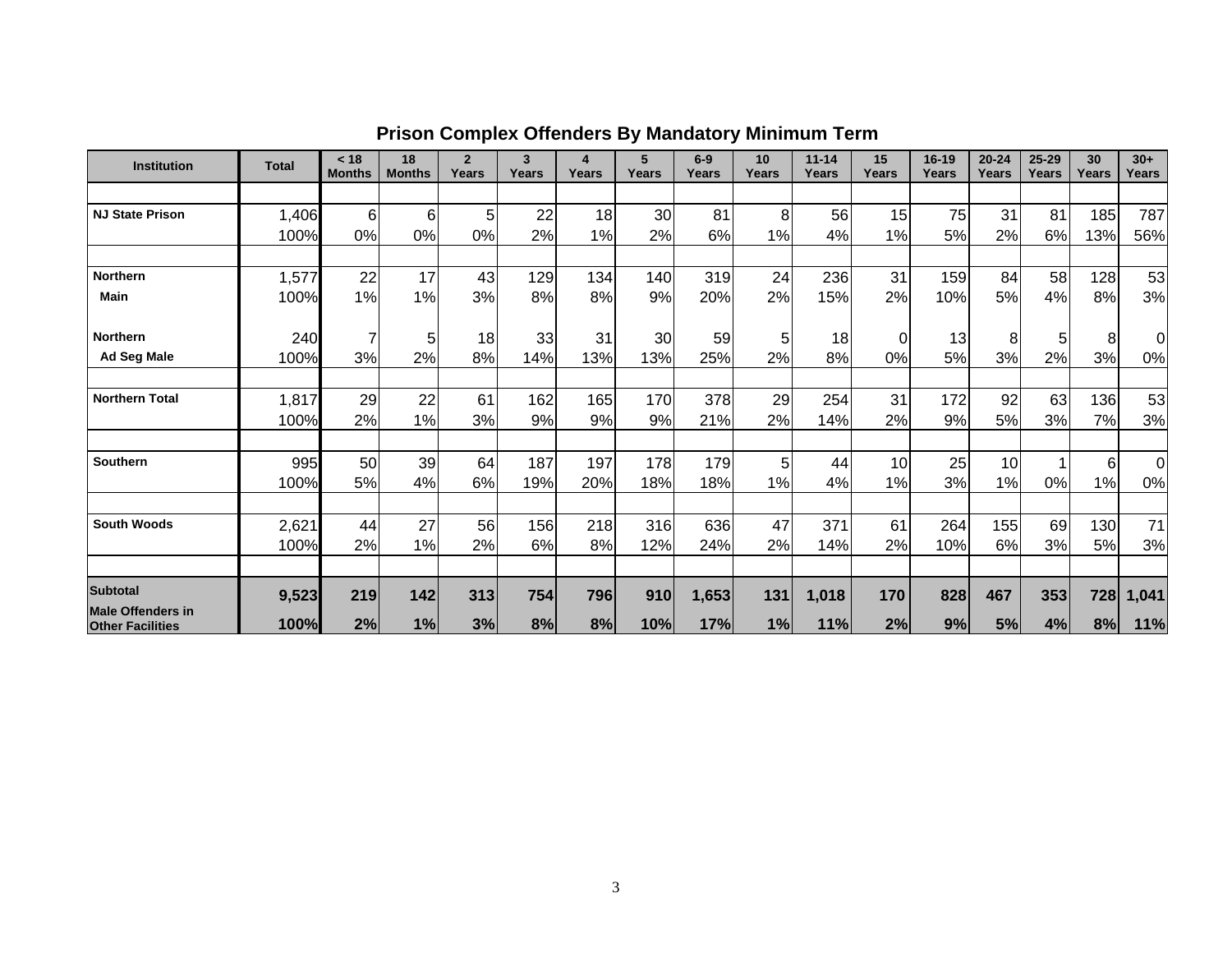| <b>Institution</b>    | <b>Total</b> | < 18<br><b>Months</b> | 18<br><b>Months</b> | $\overline{2}$<br>Years | 3<br>Years | 4<br>Years | 5<br>Years | $6-9$<br>Years | 10<br>Years | $11 - 14$<br>Years | 15<br>Years | $16 - 19$<br>Years | $20 - 24$<br>Years | $25 - 29$<br>Years | 30<br>Years | $30+$<br>Years |
|-----------------------|--------------|-----------------------|---------------------|-------------------------|------------|------------|------------|----------------|-------------|--------------------|-------------|--------------------|--------------------|--------------------|-------------|----------------|
|                       |              |                       |                     |                         |            |            |            |                |             |                    |             |                    |                    |                    |             |                |
| <b>ADTC</b>           | 412          |                       |                     |                         | 5          |            | 41         | 179            | 13          | 74                 | 22          | 35                 | 12                 | 15                 |             |                |
|                       | 100%         | 0%                    | 0%                  | 0%                      | 1%         | 2%         | 10%        | 43%            | 3%          | 18%                | 5%l         | 8%                 | 3%                 | 4%                 | 1%          | 1%             |
|                       |              |                       |                     |                         |            |            |            |                |             |                    |             |                    |                    |                    |             |                |
| <b>Subtotal</b>       | 9,935        | 219                   | 142                 | 314                     | 759        | 803        | 951        | 1,832          | 144         | 1,092              | 192         | 863                | 479                | 368                | 732         | 1,045          |
|                       | 100%         | 2%                    | 1%                  | 3%                      | 8%         | 8%         | 10%        | 18%            | 1%          | 11%                | 2%          | 9%                 | 5%                 | 4%                 | 7%          | 11%            |
|                       |              |                       |                     |                         |            |            |            |                |             |                    |             |                    |                    |                    |             |                |
| <b>Mahan - Female</b> | 409          | 15 <sub>1</sub>       |                     | 12                      | 38         | 23         | 42         | 86             | 5           | 53                 | 6           | 43                 | 20                 | 4                  | <b>30</b>   | 29             |
| Prison                | 100%         | 4%                    | 1%                  | 3%                      | 9%         | 6%         | 10%        | 21%            | $1\%$       | 13%                | $1\%$       | 11%                | 5%                 | 1%                 | 7%          | 7%             |
|                       |              |                       |                     |                         |            |            |            |                |             |                    |             |                    |                    |                    |             |                |
| <b>Total Prison</b>   | 10,344       | 234                   | 145                 | 326                     | 797        | 826        | 993        | 1,918          | 149         | 1,145              | 198         | 906                | 499                | 372                | 762         | 1,074          |
| <b>Complex</b>        | 100%         | 2%                    | 1%                  | 3%                      | 8%         | 8%         | 10%        | 19%            | 1%          | 11%                | 2%          | 9%                 | 5%                 | 4%                 | 7%          | 10%            |

### **Prison Complex Offenders By Mandatory Minimum Term**

#### **ADTC MALE OFFENDERS IN OTHER FACILITIES**

#### **FEMALE OFFENDERS**



The median mandatory minimum term at ADTC is 8 years 4 months.

Eighty-three percent (83.9%) of the ADTC population have mandatory minimum sentences (412 of 491).

Forty-three percent (43.4%) have mandatory minimum terms of 10 years or longer.



Of the 12,835 Male Offenders in Other Facilities, 74.1% (9,523) have mandatory minimum terms.

The median mandatory minimum term for Male Offenders in Other Facilities is 8.4 years (ADTC excluded).

Eighty-eight percent (88.5%) of New Jersey State Prison inmates have mandatory minimum terms and 83% percent of those have minimum terms of 15 years or more.



The median mandatory minimum term at Edna Mahan is 7.6 years.

At Edna Mahan, 63.3% of the females housed have minimum terms (409 of 646).

Thirty-two percent (32.5%) of the females with mandatory minimum terms have terms of 5 years or less.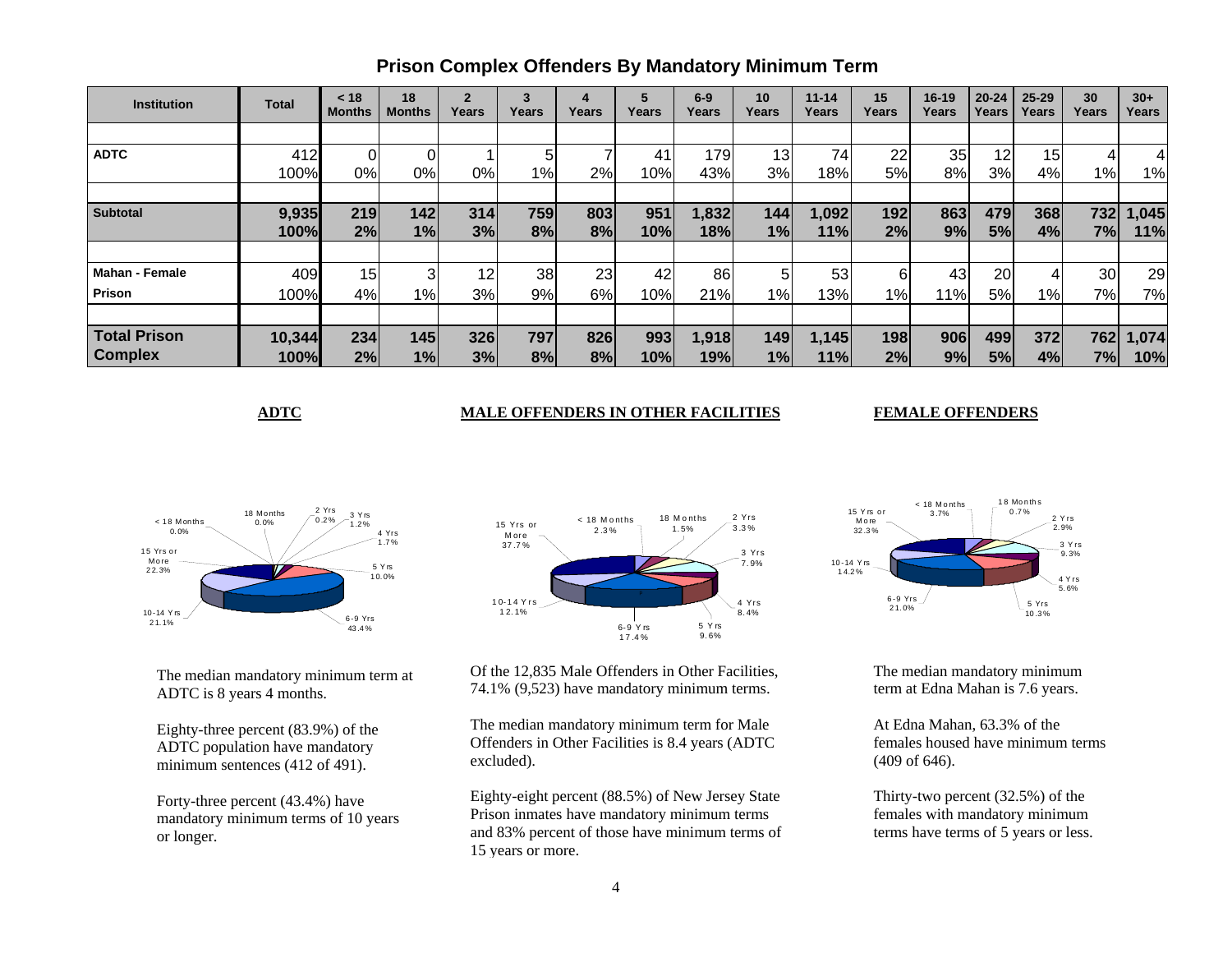| <b>Institution</b>         | <b>Total</b> | < 18<br><b>Months</b> | 18<br><b>Months</b> | $\overline{2}$<br>Years | $\overline{\mathbf{3}}$<br>Years | 4<br>Years | 5<br>Years | $6-9$<br>Years | 10<br>Years    | $11 - 14$<br>Years | 15<br>Years    | $16 - 19$<br>Years | $20 - 24$<br>Years | $25 - 29$<br>Years | 30<br>Years    | $30+$<br>Years |
|----------------------------|--------------|-----------------------|---------------------|-------------------------|----------------------------------|------------|------------|----------------|----------------|--------------------|----------------|--------------------|--------------------|--------------------|----------------|----------------|
|                            |              |                       |                     |                         |                                  |            |            |                |                |                    |                |                    |                    |                    |                |                |
| <b>Garden State</b>        | 1,149        | 60                    | 17                  | 24                      | 110                              | 201        | 205        | 358            | 18             | 95                 | 11             | 28                 | 20                 |                    | $\Omega$       |                |
|                            | 100%         | 5%                    | 1%                  | 2%                      | 10%                              | 17%        | 18%        | 31%            | 2%             | 8%                 | 1%             | 2%                 | 2%                 | 0%                 | 0%             | 0%             |
|                            |              |                       |                     |                         |                                  |            |            |                |                |                    |                |                    |                    |                    |                |                |
| Mountainview               | 478          | 53                    | 16                  | 17                      | 80                               | 107        | 87         | 113            | 1              | 3                  |                | $\mathbf 0$        | $\Omega$           | $\overline{0}$     | $\Omega$       | $\overline{0}$ |
|                            | 100%         | 11%                   | 3%                  | 4%                      | 17%                              | 22%        | 18%        | 24%            | 0%             | $1\%$              | 0%             | 0%                 | 0%                 | 0%                 | 0%             | 0%             |
|                            |              |                       |                     |                         |                                  |            |            |                |                |                    |                |                    |                    |                    |                |                |
| Wagner                     | 252          | 17                    | 3                   | 3                       | 25                               | 30         | 40         | 96             | 1              | 22                 | 3              | 9                  | $\overline{c}$     |                    | $\overline{0}$ | $\overline{0}$ |
| <b>Main</b>                | 100%         | 7%                    | 1%                  | 1%                      | 10%                              | 12%        | 16%        | 38%            | 0%             | 9%                 | 1%             | 4%                 | 1%                 | 0%                 | 0%             | 0%             |
|                            |              |                       |                     |                         |                                  |            |            |                |                |                    |                |                    |                    |                    |                |                |
| Wagner                     | 197          | 15                    | 4                   |                         | 26                               | 37         | 36         | 47             | 0              | 13                 | $\overline{c}$ | $6 \overline{6}$   | 4                  | $\Omega$           | $\mathbf 0$    | Οl             |
| Ad Seg                     | 100%         | 8%                    | 2%                  | 4%                      | 13%                              | 19%        | 18%        | 24%            | 0%             | 7%                 | 1%             | 3%                 | 2%                 | 0%                 | 0%             | 0%             |
|                            |              |                       |                     |                         |                                  |            |            |                |                |                    |                |                    |                    |                    |                |                |
| Wagner                     | 61           | 8                     | 3                   | 51                      | 7                                | 7          | 7          | 17             |                | 6                  | 0              | 0                  | 0                  | $\Omega$           | $\overline{0}$ | 0              |
| <b>Minimum Units</b>       | 100%         | 13%                   | 5%                  | 8%                      | 11%                              | 11%        | 11%        | 28%            | 2%             | 10%                | 0%             | 0%                 | 0%                 | 0%                 | 0%             | 0%             |
|                            |              |                       |                     |                         |                                  |            |            |                |                |                    |                |                    |                    |                    |                |                |
| Wagner                     | 510          | 40                    | 10                  | 15                      | 58                               | 74         | 83         | 160            | $\overline{2}$ | 41                 | 5              | 15                 | 6                  |                    | $\overline{0}$ | $\overline{0}$ |
| <b>Total</b>               | 100%         | 8%                    | 2%                  | 3%                      | 11%                              | 15%        | 16%        | 31%            | 0%             | 8%                 | 1%             | 3%                 | 1%                 | 0%                 | 0%             | 0%             |
|                            |              |                       |                     |                         |                                  |            |            |                |                |                    |                |                    |                    |                    |                |                |
| <b>Total Youth Complex</b> | 2,137        | 153                   | 43                  | 56                      | 248                              | 382        | 375        | 631            | 21             | 139                | 17             | 43                 | 26                 | $\mathbf{2}$       | $\bf{0}$       |                |
|                            | 100%         | 7%                    | 2%                  | 3%                      | 12%                              | 18%        | 18%        | 30%            | 1%             | 7%                 | 1%             | 2%                 | 1%                 | 0%                 | 0%             | 0%             |

# **Youth Complex Offenders By Mandatory Minimum Term**